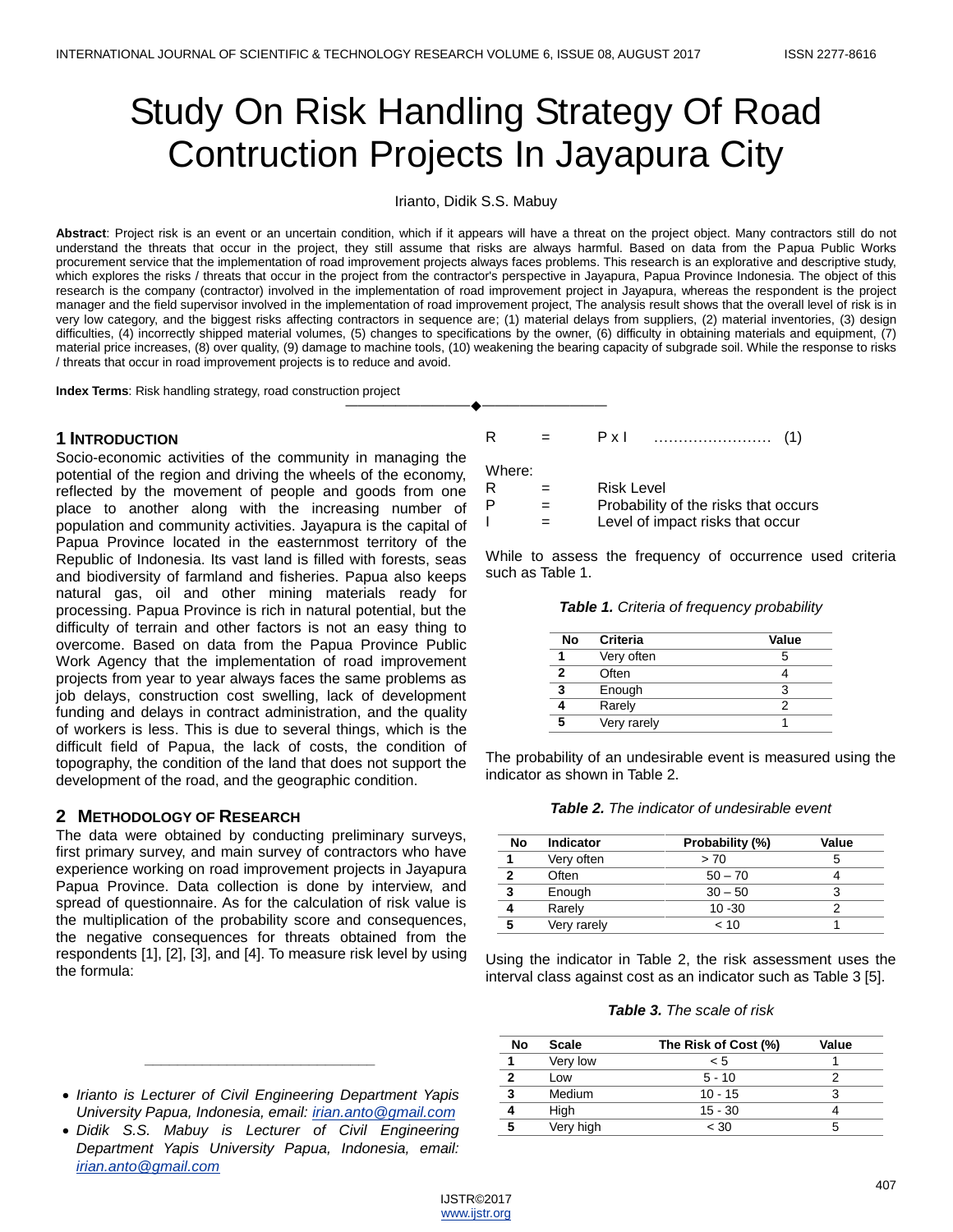The threats on road improvement projects in Jayapura Papua obtained by interviewing, perceptions or opinions from respondents (contractors) that is project managers who have experience in road improvement projects. From the survey results of respondents to obtain sources and variables, there are added or reduced based on the survey. To assess threats the respondents were fill out the questionnaires that have been made in the form of risk identification using probability impact analysis, that is to find out the greatest risk occurring in the road improvement project. In this analysis will be searched a score that is a multiplication of the score on the probability and score of the impact obtained from the respondents.

# **3 DISCUSSIONS**

The respondents used in this study based on the level of education and work experience in road construction projects as shown in Tables 4 and 5.

*Table 4. Education level of respondents*

| No | <b>Level of Education</b>    | Frequency | Percentage |
|----|------------------------------|-----------|------------|
|    | Senior High School (SMU)     |           | 19.05      |
| າ  | Vocational High School (STM) | 14        | 33.33      |
| 3  | <b>Bachelor</b>              | 10        | 31.25      |
|    | Total                        | 42        | 100        |

*Table 5. Working experience of respondents*

| No | <b>Working Experience (years)</b> | Frekwensi | Percentage |
|----|-----------------------------------|-----------|------------|
|    | $0 - 5$                           | 10        | 31.25      |
|    | $6 - 10$                          | 17        | 53.13      |
|    | $11 - 15$                         |           |            |
|    | >15                               |           | 15.63      |
|    | Total                             | 22        | 100        |

Validity test is done by using SPSS program aid in order to test whether the contents of the question items in the questionnaire have been valid based on the respondent's answer. From the primary data of respondent survey results, where there are 60 variables of validity risk. Measurement reliability questionnaire to measure internal consistency. Overall SPSS test results for reliability test can be concluded that the source of risk and 60 variables in question prepared in the form of questionnaires to measure the effect of risk is valid and reliable. According to the risk group, the probability calculation has the most dominant risk in each group. In the risk group A (conditions at the project site), the most dominant risk tendency is at the risk of weakening the bearing capacity of the subgrade soil with a probability score of 2.81. In the risk group B (force mejeure), the most dominant risk is the earthquake risk with a score of 2.18. For the risk group C (managerial), the most dominant is the risk of management experience with a probability score of 2.03. For the risk group D (finance), the most dominant risk is the risk of economic crisis with a probability value of 2.09. In the risk group E (workforce), the risk tendency is at the risk of delays in looking at problems with probability values of 2.21. For the risk group F (material and equipment), the most dominant risk is the risk of material delay from the supplier, with a probability value of 2.78. In the risk group G (design and technology), the dominant risk is the risk of difficulty of using the design with a score of 2.65. In the risk group H (external), the dominant risk is the risk of citizen error with a score of 2.34. While the last in the risk group I (contracts and regulations), the dominant risk is the risk of incomplete documents with a score of 2.31. The process of calculating

risk value according to the risk group above, is a multiplication of the probability and the impact that occurs. In each group / source and risk variables have the most dominant values and ratings. Where column 1: shows the sequence of numbers, column 2: event, column 3: risk variable, column 4: probability score, column 5: impact score, column 6: risk value where negligence between probability and impact, column 7: description, while the last column 8: rank from the results of the risk assessment. In the risk group A (conditions at the project site), the dominant risk is the risk of weakening the carrying capacity of the basic soil with a value of 6.68. In the risk group B (force majeure), the most dominant risk is the earthquake risk with a value of 5.60. For the risk group C (managerial), the most dominant is the employee's skill risk with a value of 5.69. For the risk group D (finance), the most dominant risk is the economic crisis with a value of 5.03. In the risk group E (labor), the most dominant risk is the risk of delays in seeing the problem with a value of 5.61. For the risk group F (material and equipment), the most dominant risk is the risk of material delays from suppliers with a value of 8.42. While in the risk group G (design and technology), the most dominant risk is the risk of changing the specification by the owner with a value of 7.62. While in the risk group H (external), the most dominant risk is the risk of government policy to the construction service is less with a value of 6.53. While in the risk group I (contracts and regulations), the most dominant risk is the risk of incomplete documents with a value of 6.64. The results of the analysis are shown in Tables 6, 7, and 8.

*Table 6. Risk value Analysis (No. 1-20)*

| No.                 | Event          | <b>Variables</b>                                                         | Probability<br>Score (P) | Impac<br><b>Score</b><br>(1) | <b>Risk</b><br>Value<br>$(R = P x)$<br>I) | Rem<br>ark | Rank           |
|---------------------|----------------|--------------------------------------------------------------------------|--------------------------|------------------------------|-------------------------------------------|------------|----------------|
| 1                   | <b>B6</b>      | Material delays<br>from suppliers.                                       | 2.781                    | 3.031                        | 8.429                                     | Low        | 1              |
| $\overline{2}$      | C <sub>6</sub> | Material<br>inventory                                                    | 2.719                    | 3                            | 8.157                                     | Low        | $\overline{2}$ |
| 3                   | A7             | Difficulty of<br>using design                                            | 2.656                    | 3                            | 7.968                                     | Low        | 3              |
| 4                   | G <sub>6</sub> | Volume of<br><b>Materials</b><br>shipped volume<br>is not<br>appropriate | 2.531                    | 3.063                        | 7.752                                     | Low        | $\overline{4}$ |
| 5                   | <b>B7</b>      | Changes<br>specification by<br>owner                                     | 2.594                    | 2.938                        | 7.621                                     | Low        | 5              |
| 6                   | H <sub>6</sub> | Difficulty<br>obtaining<br>materials and<br>equipment                    | 2.531                    | 2.938                        | 7.436                                     | Low        | 6              |
| $\overline{7}$      | A <sub>6</sub> | Increase in<br>material prices                                           | 2.563                    | 2.781                        | 7.128                                     | Low        | $\overline{7}$ |
| 8                   | D7             | Over quality                                                             | 2.188                    | 3.094                        | 6.770                                     | Low        | 8              |
| 9                   | F <sub>6</sub> | Damage to<br>machine tools                                               | 2.281                    | 2.938                        | 6.702                                     | Low        | 9              |
| 1<br>$\Omega$       | C <sub>1</sub> | Weakening of<br>the bearing<br>capacity of<br>subgrade oil               | 2.813                    | 2.375                        | 6.681                                     | Low        | 10             |
| 1<br>1              | A9             | Incomplete<br>document                                                   | 2.313                    | 2.875                        | 6.650                                     | Low        | 11             |
| 1<br>$\overline{2}$ | D <sub>8</sub> | Government<br>policies on<br>construction<br>services are<br>lacking     | 2.156                    | 3.031                        | 6.535                                     | Low        | 12             |
| 1<br>3              | D <sub>1</sub> | High ground<br>water level                                               | 2.813                    | 2.313                        | 6.506                                     | Low        | 13             |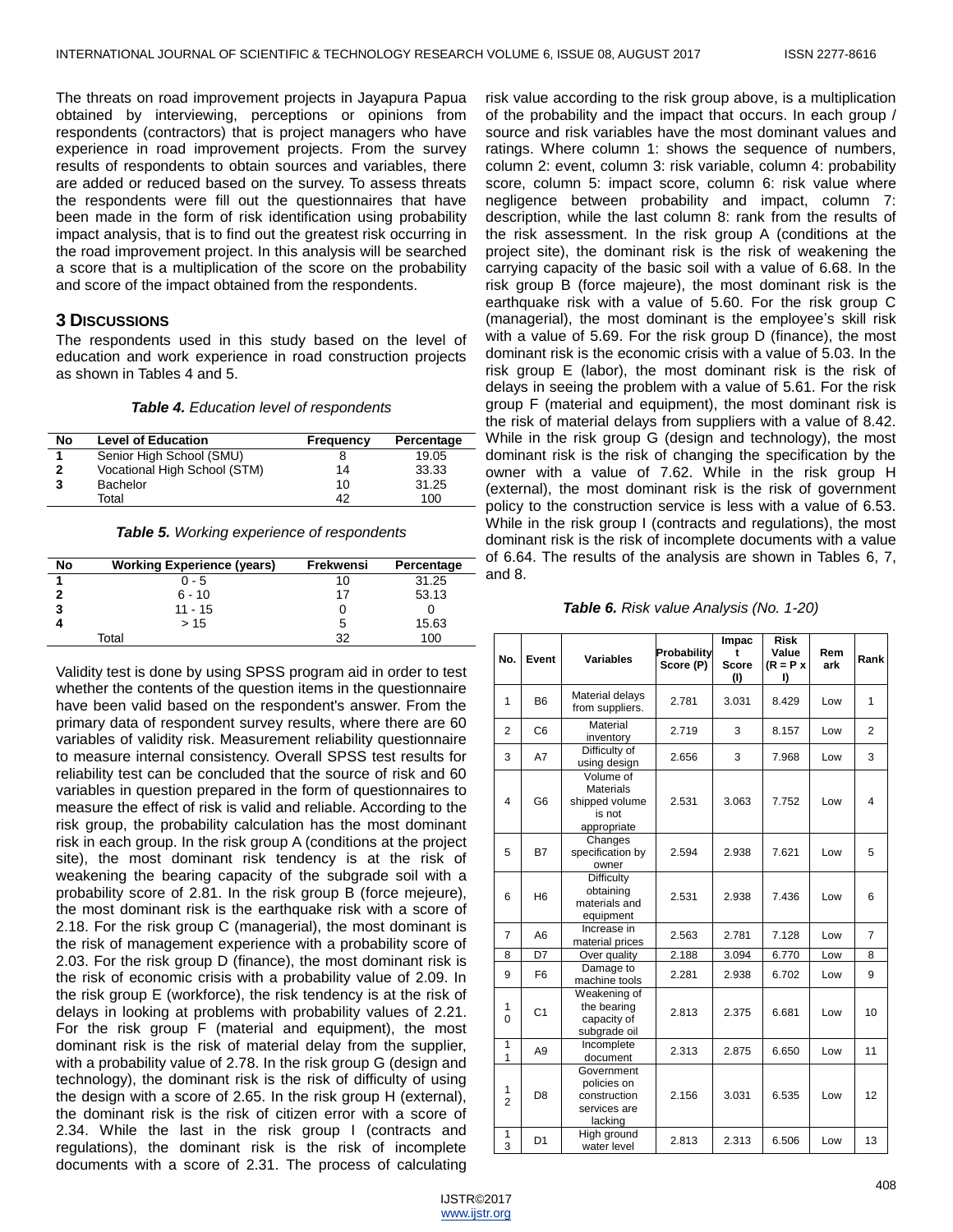| 4                   | 16             | Theft against<br>material                                           | 2.469          | 2.594 | 6.405 | Low | 14 |
|---------------------|----------------|---------------------------------------------------------------------|----------------|-------|-------|-----|----|
| 1<br>5              | E7             | Expansion of<br>the scope of<br>work.                               | 2.594          | 2.406 | 6.241 | Low | 15 |
| 1<br>6              | D <sub>9</sub> | Document<br>creation                                                | $\overline{2}$ | 3.063 | 6.126 | Low | 16 |
| 1<br>$\overline{7}$ | G7             | Unspecified<br>item of lump<br>sum work so as<br>to enlarge niali   | 2.094          | 2.906 | 6.085 | Low | 17 |
| 1<br>8              | C <sub>5</sub> | Lack of<br>workforce                                                | 2.188          | 2.75  | 6.017 | Low | 18 |
| 1<br>9              | F7             | Project data<br>and information<br>are not<br>appropriate /<br>less | 2.625          | 2.25  | 5.906 | Low | 19 |
| 2<br>0              | E <sub>8</sub> | Abuse of power                                                      | 2.063          | 2.781 | 5.737 | Low | 20 |

*Table 7. Risk value analysis (No. 21-40)*

| No.                              | Event          | Variables                                                               | Probability<br>Score (P) | Impa<br>сt<br>Scor<br>e (l) | <b>Risk</b><br>Value<br>$(R = P \times I)$ | Re<br>mar<br>k | Rank                |
|----------------------------------|----------------|-------------------------------------------------------------------------|--------------------------|-----------------------------|--------------------------------------------|----------------|---------------------|
| $\overline{2}$<br>1              | C <sub>9</sub> | Contract<br>handling                                                    | 2.031                    | 2.813                       | 5.713                                      | Low            | 2<br>1              |
| $\overline{2}$<br>$\overline{2}$ | H <sub>3</sub> | Skills of the<br>workers they<br>have                                   | 2.25                     | 2.531                       | 5.695                                      | Low            | 2<br>$\overline{2}$ |
| 2<br>3                           | G5             | Delay in<br>seeing the<br>problem.                                      | 2.219                    | 2.531                       | 5.616                                      | Low            | 2<br>3              |
| $\overline{2}$<br>4              | C <sub>2</sub> | Earthquake                                                              | 2.188                    | 2.563                       | 5.608                                      | Low            | 2<br>4              |
| 2<br>5                           | C7             | The wrong<br>implementatio<br>n method                                  | 2.188                    | 2.5                         | 5.470                                      | Low            | 2<br>5              |
| 2<br>6                           | <b>B1</b>      | Differences in<br>subgrade soil /<br>heterogeneity<br>conditions        | 2.125                    | 2.563                       | 5.4463<br>75                               | Low            | 2<br>6              |
| 2<br>$\overline{7}$              | E <sub>6</sub> | Equipment<br>that is not in<br>accordance<br>with working<br>conditions | 2.063                    | 2.625                       | 5.415                                      | Low            | 2<br>7              |
| 2<br>8                           | D <sub>6</sub> | Quality of<br>equipment<br>used                                         | 2.126                    | 2.531                       | 5.381                                      | Low            | 2<br>8              |
| $\overline{2}$<br>9              | D <sub>2</sub> | Erosion                                                                 | 2.094                    | 2.531                       | 5.230                                      | Low            | 2<br>9              |
| 3<br>0                           | E <sub>2</sub> | Weather<br>conditions                                                   | 2.094                    | 2.531                       | 5.230                                      | Low            | 3<br>0              |
| 3<br>1                           | C <sub>3</sub> | Long time<br>handling by a<br>third party                               | 1.938                    | 2.656                       | 5.147                                      | Low            | 3<br>1              |
| 3<br>$\overline{c}$              | H7             | Less<br>equipment                                                       | 1.844                    | 2.781                       | 5.128                                      | Low            | 3<br>2              |
| 3<br>3                           | B <sub>5</sub> | Working strike                                                          | 2.094                    | 2.438                       | 5.105                                      | Low            | 3<br>3              |
| 3<br>4                           | B <sub>9</sub> | Unclear the<br>articles of the<br>contract                              | 2.281                    | 2.219                       | 5.062                                      | Low            | 3<br>4              |
| 3<br>5                           | A1             | Difficulty<br>Transporting<br>heavy<br>equipment to<br>location         | 2.3031                   | 2.188                       | 5.039                                      | Low            | 3<br>5              |
| 3<br>6                           | C <sub>4</sub> | Economy<br>Crysis                                                       | 2.094                    | 2.406                       | 5.038                                      | Low            | 3<br>6              |
| 3<br>7                           | E <sub>3</sub> | The<br>occurrence of<br>accidents at<br>the project site                | 1.938                    | 2.563                       | 4.967                                      | Very<br>Low    | 3<br>7              |
| 3<br>8                           | G <sub>9</sub> | Termination of<br>unilateral work                                       | 1.563                    | 3.156                       | 4.933                                      | Very<br>Low    | 3<br>8              |
| 3<br>9                           | C8             | People's<br>mistake                                                     | 2.344                    | 2.063                       | 4.836                                      | Very<br>Low    | 3<br>9              |
| 4<br>$\overline{0}$              | A <sub>5</sub> | Labor<br>productivity.                                                  | 1.875                    | 2.563                       | 4.806                                      | Very<br>Low    | 4<br>0              |

#### *Table 8. Risk value analysis (No. 41-60)*

| No.                 | Event          | <b>Variables</b>                                  | Probability<br>Score (P) | Impac<br>t<br><b>Score</b><br>(1) | <b>Risk Value</b><br>$(R = P \times I)$ | Rema<br>rk               | Rank                                      |
|---------------------|----------------|---------------------------------------------------|--------------------------|-----------------------------------|-----------------------------------------|--------------------------|-------------------------------------------|
| 4<br>1              | E <sub>5</sub> | Unskilled<br>workers                              | 2.031                    | 2.344                             | 4.760                                   | Very<br>Low              | $\overline{4}$<br>1                       |
| 4<br>$\overline{c}$ | D <sub>4</sub> | Tax payment<br>issue                              | 1.938                    | 2.406                             | 4.662                                   | Very<br>Low              | $\overline{4}$<br>$\overline{\mathbf{c}}$ |
| 4<br>3              | D <sub>5</sub> | Labor<br>disputes                                 | 1.938                    | 2.406                             | 4.663                                   | Very<br>Low              | 4<br>3                                    |
| 4<br>4              | D <sub>3</sub> | Use of safety<br>on the<br>project                | 1.906                    | 2.438                             | 4.647                                   | Very<br>Low              | 4<br>4                                    |
| 4<br>5              | B <sub>8</sub> | Crime                                             | 1.906                    | 2.438                             | 4.647                                   | Very<br>Low              | 4<br>5                                    |
| 4<br>6              | G3             | Project<br>monitoring<br>process                  | 1.813                    | 2.563                             | 4.647                                   | sanga<br>t<br>renda<br>h | 4<br>6                                    |
| 4<br>$\overline{7}$ | 13             | Management<br>experience                          | 2.031                    | 2.281                             | 4.633                                   | sanga<br>t<br>renda<br>h | 4<br>7                                    |
| 4<br>8              | F <sub>5</sub> | Demand for<br>overtime<br>hikes                   | 2.125                    | 2.156                             | 4.582                                   | Very<br>Low              | 4<br>8                                    |
| 4<br>9              | A3             | Quality of<br>work                                | 1.938                    | 2.281                             | 4.421                                   | Very<br>Low              | 4<br>9                                    |
| 5<br>$\Omega$       | A8             | Chaos<br>caused by<br>society.                    | 2.156                    | 2                                 | 4.312                                   | Very<br>Low              | 5<br>$\Omega$                             |
| 5<br>1              | F <sub>3</sub> | Available<br>human<br>resource<br>management      | 1.844                    | 2.313                             | 4.265                                   | Very<br>Low              | 5<br>1                                    |
| 5<br>$\overline{2}$ | B <sub>3</sub> | Labor and<br>equipment<br>productivity            | 1.875                    | 2.156                             | 4.043                                   | Very<br>Low              | 5<br>2                                    |
| 5<br>3              | E1             | Unfavorable<br>weather<br>changes<br>(rain, wind) | 1.969                    | 2.031                             | 3.999                                   | Very<br>Low              | 5<br>3                                    |
| 5<br>4              | A4             | <b>Bank interest</b><br>rates rise /<br>fall      | 1.75                     | 2.281                             | 3.992                                   | Very<br>Low              | 5<br>4                                    |
| 5<br>5              | A <sub>2</sub> | Flood                                             | 1.813                    | 2.188                             | 3.967                                   | Very<br>Low              | 5<br>5                                    |
| 5<br>6              | <b>B4</b>      | Duration of<br>contract<br>payments               | 1.875                    | 2.031                             | 3.809                                   | Very<br>Low              | 5<br>6                                    |
| 5<br>7              | <b>B2</b>      | Landslide                                         | 1.688                    | 2                                 | 3.376                                   | Very<br>Low              | 5<br>7                                    |
| 5<br>8              | E4             | The<br>occurrence<br>of inflation                 | 1.844                    | 1.813                             | 3.343                                   | Very<br>Low              | 5<br>8                                    |
| 5<br>9              | E9             | Terms of<br>contract                              | 1.813                    | 1.844                             | 3.343                                   | Very<br>Low              | 5<br>9                                    |
| 6<br>0              | F <sub>9</sub> | Legal<br>uncertainty                              | 1.344                    | 2.156                             | 2.898                                   | Very<br>Low              | 6<br>0                                    |

Generally, in the field, there is never a construction project where all of the implementation process goes according to planning, especially for road improvement project. This is due to the risks in each project that identification and handling have not been properly implemented. The contractor needs to know the risks with the highest rank that must be completed immediately. In the risk rankings as shown in Tables 6-8, the top risks are calculated based on descriptive statistical analysis, which is taken by ten highest risks, among others; (1) the risk of material delay, this risk is a risk in the first rank, which often occurs in road improvement projects in Jayapura Papua province according to perception 32 respondents, this risk is a top priority and is considered important by the contractor because of the risk of material mate delay with a risk value of 8.42 that affects the project completion time; (2) material inventory risk, this risk is ranked second and